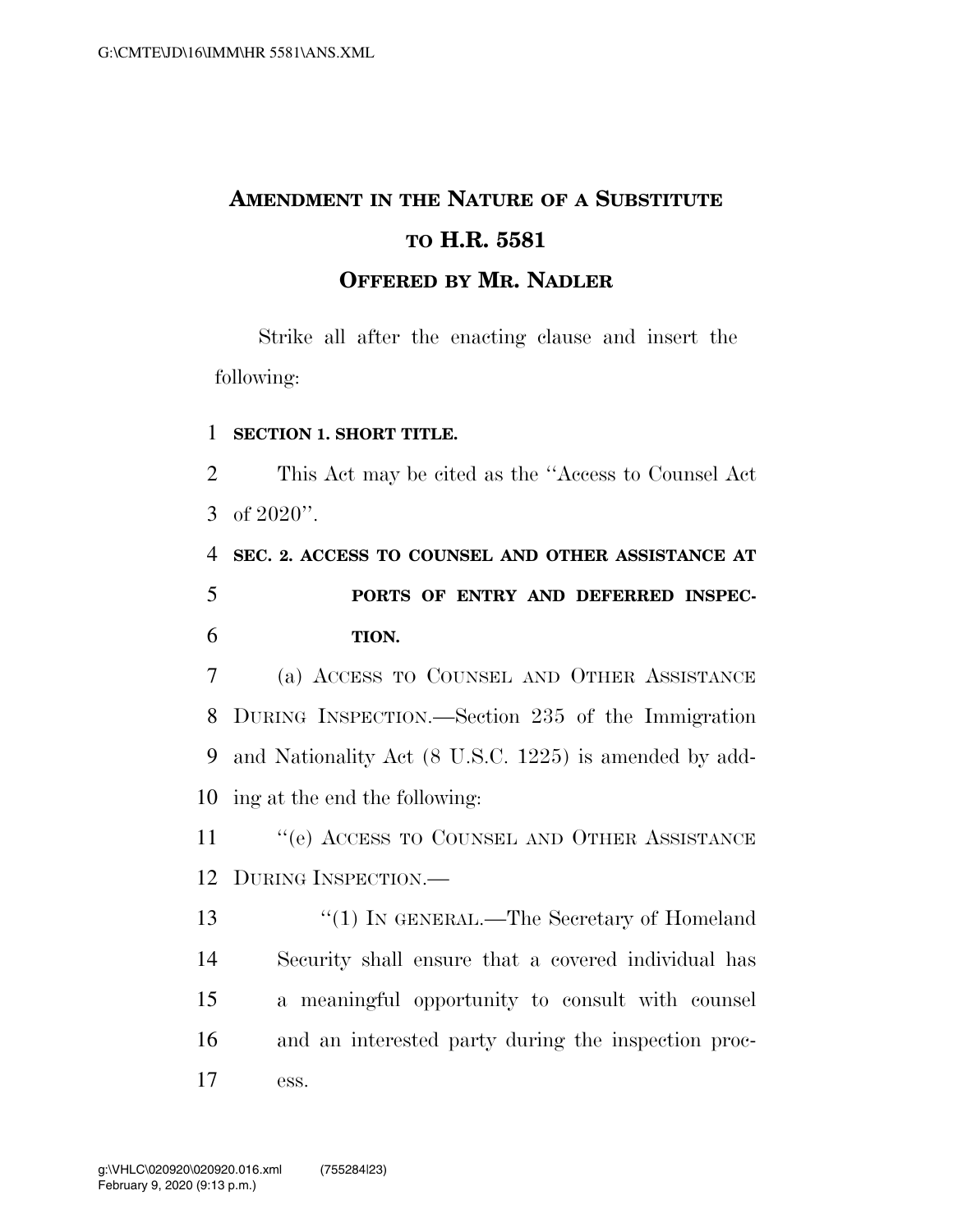|     | $''(2)$ SCOPE OF ASSISTANCE.—The Secretary of  |
|-----|------------------------------------------------|
| 2   | Homeland Security shall—                       |
| - 3 | "(A) provide the covered individual a          |
|     | meaningful opportunity to consult with counsel |

 and an interested party not later than one hour after the secondary inspection process com- mences and as necessary throughout the inspec- tion process, including, as applicable, during de-ferred inspection;

 $\langle$  ''(B) allow counsel and an interested party to advocate on behalf of the covered individual, including by providing to the examining immi- gration officer information, documentation, and other evidence in support of the covered indi-vidual; and

 ''(C) to the greatest extent practicable, ac- commodate a request by the covered individual for counsel or an interested party to appear in- person at the secondary or deferred inspection site.

21 "(3) SPECIAL RULE FOR LAWFUL PERMANENT RESIDENTS.—

23 "(A) IN GENERAL.—The Secretary of Homeland Security may not accept Form I-407 Record of Abandonment of Lawful Permanent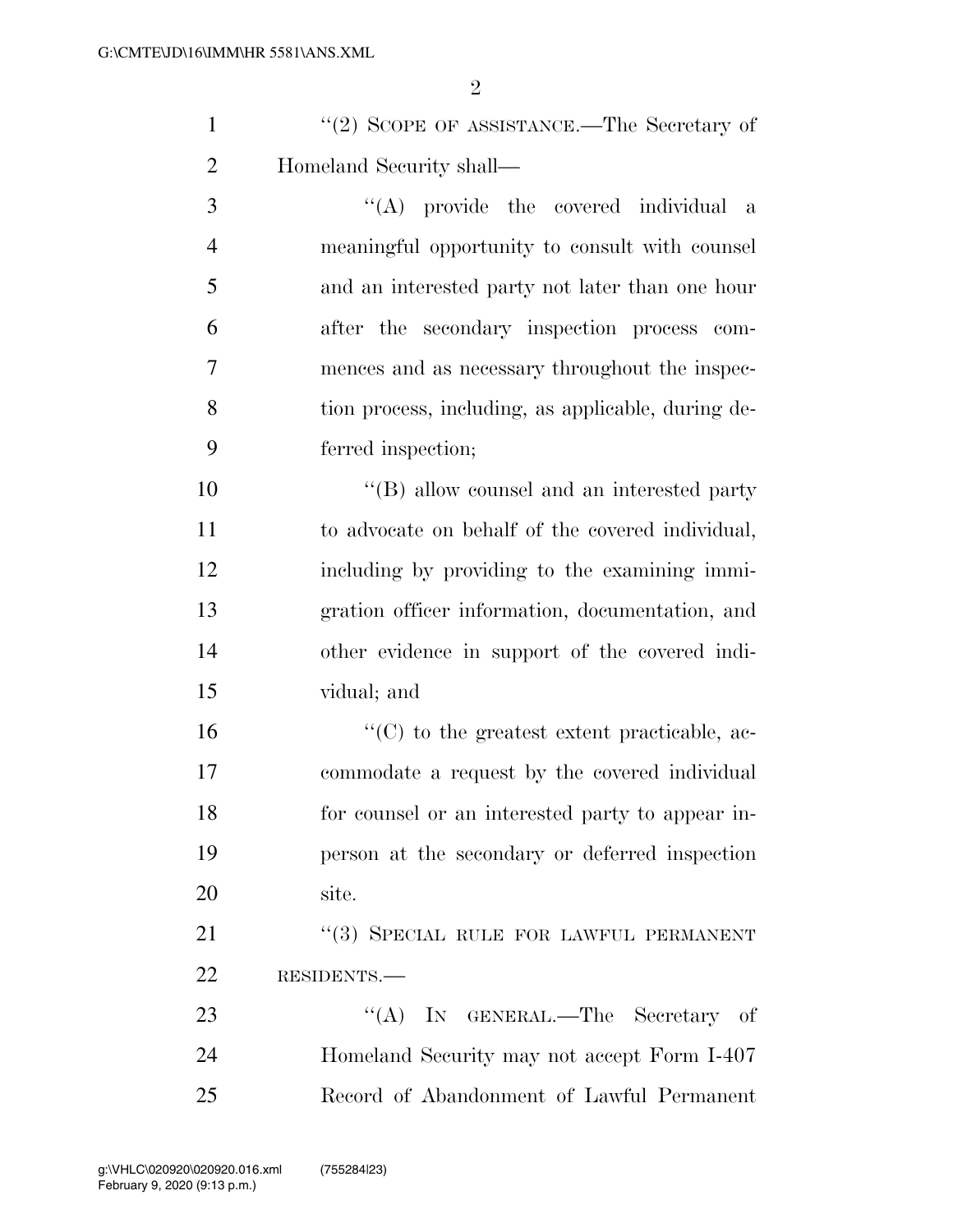Resident Status (or a successor form) from a lawful permanent resident subject to secondary or deferred inspection without providing such lawful permanent resident a reasonable oppor- tunity to seek advice from counsel prior to the submission of the form.

 ''(B) EXCEPTION.—The Secretary of Homeland Security may accept Form I-407 Record of Abandonment of Lawful Permanent Resident Status (or a successor form) from a lawful permanent resident subject to secondary or deferred inspection if such lawful permanent resident knowingly, intelligently, and voluntarily waives, in writing, the opportunity to seek ad-vice from counsel.

16 ''(4) DEFINITIONS.—In this section:

17 ''(A) COUNSEL.—The term 'counsel' means—

19 ''(i) an attorney who is a member in good standing of the bar of any State, the District of Columbia, or a territory or a possession of the United States and is not under an order suspending, enjoining, re- straining, disbarring, or otherwise restrict-ing the attorney in the practice of law; or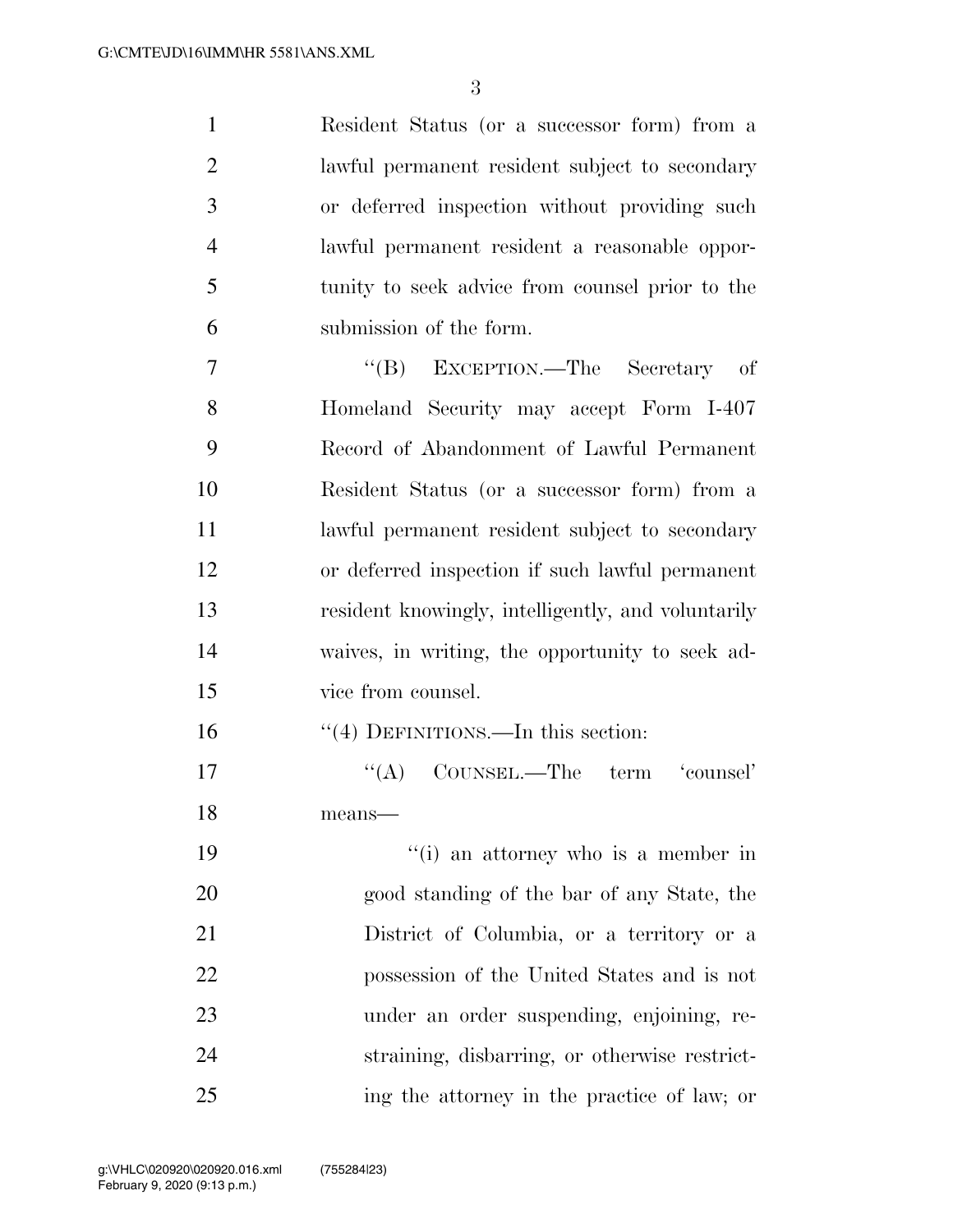| $\mathbf{1}$   | "(ii) an individual accredited by the            |
|----------------|--------------------------------------------------|
| $\overline{2}$ | Attorney General, acting as a representa-        |
| 3              | tive of an organization recognized by the        |
| $\overline{4}$ | Executive Office for Immigration Review,         |
| 5              | to represent a covered individual in immi-       |
| 6              | gration matters.                                 |
| 7              | "(B) COVERED INDIVIDUAL.—The<br>term             |
| 8              | 'covered individual' means an individual subject |
| 9              | to secondary or deferred inspection who is—      |
| 10             | "(i) a national of the United States;            |
| 11             | "(ii) an immigrant, lawfully admitted            |
| 12             | for permanent residence, who is returning        |
| 13             | from a temporary visit abroad;                   |
| 14             | "(iii) an alien seeking admission as an          |
| 15             | immigrant in possession of a valid unex-         |
| 16             | pired immigrant visa;                            |
| 17             | "(iv) an alien seeking admission as a            |
| 18             | non-immigrant in possession of a valid un-       |
| 19             | expired non-immigrant visa;                      |
| 20             | $f'(v)$ a refugee; or                            |
| 21             | "(vi) an alien who has been approved             |
| 22             | for parole under section $212(d)(5)(A)$ , in-    |
| 23             | cluding an alien who is returning to the         |
| 24             | United States in possession of a valid ad-       |
| 25             | vance parole document.                           |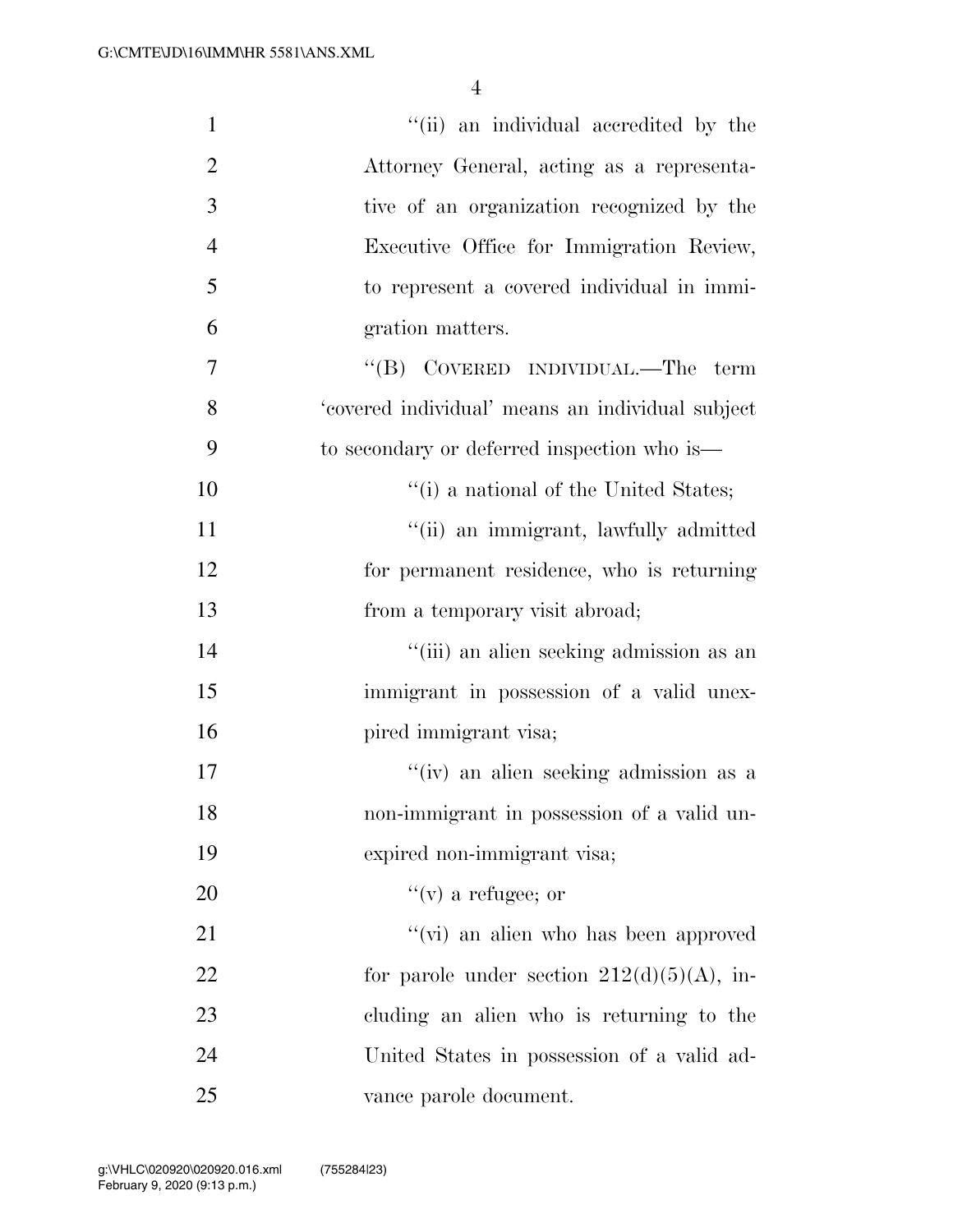| $\mathbf{1}$   | "(C) INTERESTED PARTY.—The term 'in-                          |
|----------------|---------------------------------------------------------------|
| $\overline{2}$ | terested party' means—                                        |
| 3              | "(i) a relative of the covered indi-                          |
| $\overline{4}$ | vidual;                                                       |
| 5              | "(ii) in the case of a covered indi-                          |
| 6              | vidual to whom an immigrant or non-immi-                      |
| 7              | grant visa has been issued, the petitioner                    |
| 8              | or sponsor thereof (including an agent of                     |
| 9              | such petitioner or sponsor); or                               |
| 10             | "(iii) a person, organization, or entity                      |
| 11             | in the United States with a bona fide con-                    |
| 12             | nection to the covered individual.".                          |
| 13             | (b) EFFECTIVE DATE.—The amendment made by                     |
| 14             | subsection (a) shall take effect 180 days after the date      |
| 15             | of the enactment of this Act.                                 |
| 16             | (c) SAVINGS PROVISION.—Nothing in this Act, or in             |
| 17             | any amendment made by this Act, may be construed to           |
|                | 18 limit a right to counsel or any right to appointed counsel |
| 19             | under—                                                        |
| 20             | section $240(b)(4)(A)$ (8<br>U.S.C.<br>(1)                    |
| 21             | 1229a(b)(4)(A)),                                              |
| 22             | $(2)$ section 292 of the Immigration and Nation-              |
| 23             | ality Act (8 U.S.C. 1362), or                                 |
| 24             | (3) any other provision of law, including any                 |
| 25             | final court order securing such rights,                       |